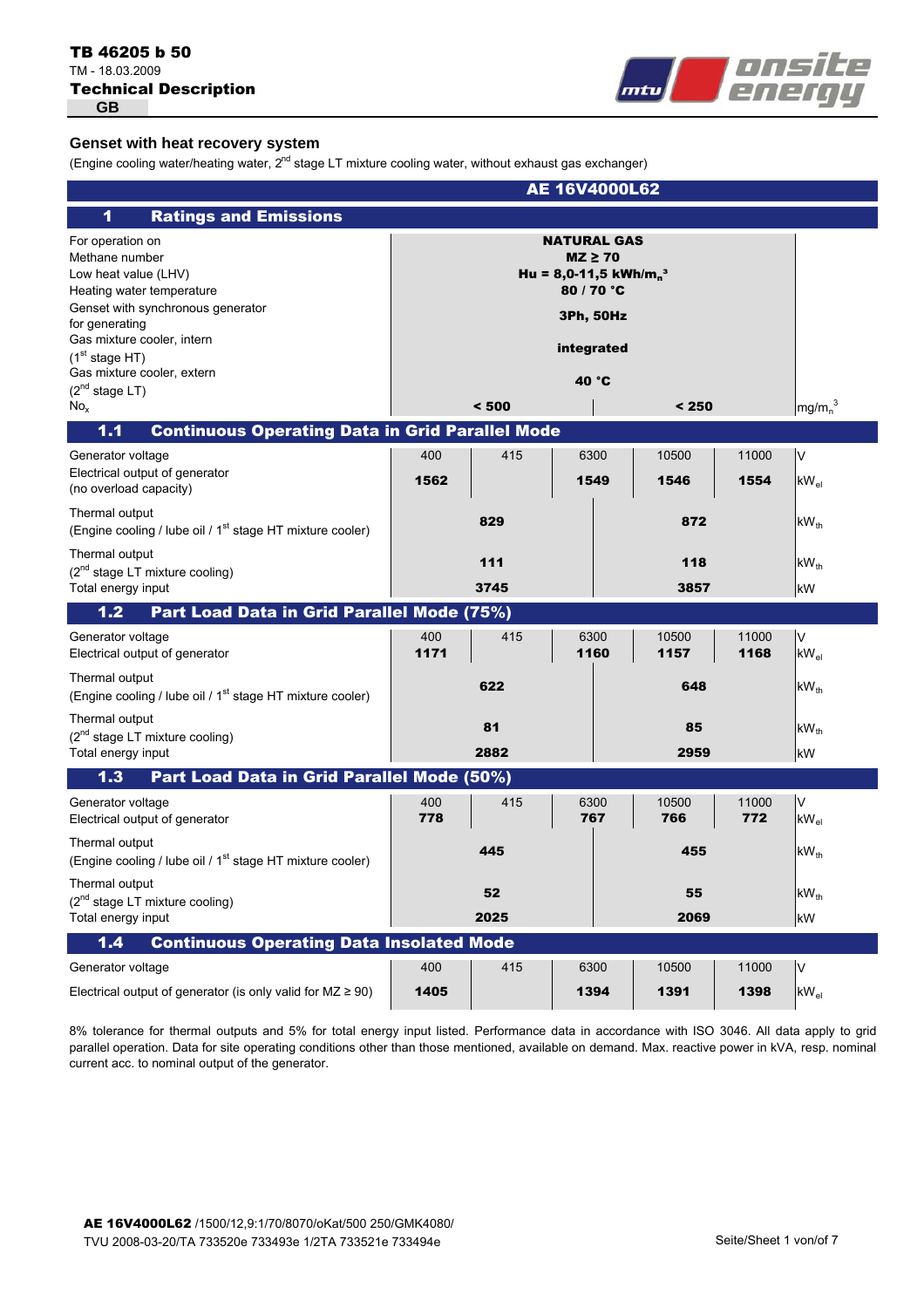TM - 18.03.2009

**GB**

| <b>Technical Description</b> |  |
|------------------------------|--|
|------------------------------|--|



Pollutant Emissions 1.5

| Emission values related to dry exhaust gas with $5\%$ O <sub>2</sub> . (For exhaust gas volume flow see 3.5) |        |       |                                |
|--------------------------------------------------------------------------------------------------------------|--------|-------|--------------------------------|
| $NO2$ , stated as $NO2$                                                                                      | < 500  | < 250 | $mg/m_n^3$                     |
| CO, without catalyst                                                                                         | < 1000 |       | mg/m <sub>n</sub> <sup>3</sup> |
| CO, with catalyst<br>(optional, delivered loose)                                                             | < 300  |       | mg/m <sub>n</sub> <sup>3</sup> |
| Decian Dringinles / Scono of Sunnly                                                                          |        |       |                                |

# 2 Design Principles / Scope of Supply

 $\bullet$ Engine and flange-mounted alternator (SAE 00 housing) are connected via a torsionally resilient coupling and resiliently mounted to a rigid, welded steel base frame.

- $\bullet$ Standby heater
- $\bullet$ Lube oil pump for draining the oil sump (incl. two solenoid valves).
- $\bullet$ The base frame is installed on vibration dampers

#### mm Litre 1/min m/s bar  $kW$ <sub>mech</sub> kWh/ kWh m ${}^{3}$ /h g/kWh<sub>mech</sub> 2.1 Engine plus Accessories Cyl. arrangement, no. of cyl. Otto-Gas-Engine **MTU 16V4000L62** Volume V 16 Bore / stroke 170 / 210 Speed the control of the control of the control of the control of the control of the control of the control of the control of the control of the control of the control of the control of the control of the control of the co Mean piston speed 10,5 Standard power acc. to ISO 3046, (no overload capacity)\* **<sup>1600</sup>** Mean effective pressure 12,9:1 374,5 385,7 Specific full-load consumption (tolerance 5%) 2,34 Gas consumption (based on LHV=10kWh/m<sup>3</sup>) Compression ratio Lube oil consumption (not guaranteed, at rated load and after 1000Oh) 0,3 2,41 16,8 76,27

\* Overload must reliably be avoided by means of suitable external control systems (e.g. electronic output power control).

#### Basic Engine

- $\bullet$ Monobloc grey cast crankcase with inspection ports, flywheel housing SAE 00, flywheel 21" cast iron oil pan
- $\bullet$ Forged crankshaft
- $\bullet$ Forged connecting rods
- $\bullet$ Four-valve, individual cylinder heads with central pre-chamber armoured valves with "Rotocap" rotators
- $\bullet$ Light-metal solid-skirt pistons with oil cooling duct, piston cooling via oil spray nozzles

#### Mixture Formation

- $\bullet$ Air intake via dry-type engine-mounted air filters
- $\bullet$ Venturi type air-gas mixer with gas supply via electronically controlled gas metering valve

**Turbocharging** 

- $\bullet$ Turbocharger for gas-air mixture compression
- $\bullet$ Two-stage mixture cooling
- $\bullet$ Throttles between mixture coolers and intake manifold

# Exhaust System

- $\bullet$ Dry-type, insulated exhaust manifolds in the engine Vee
- Lube Oil System
	- $\blacklozenge$ Lube oil circulation pump with safety valve for forced-feed lubrication and piston cooling
	- $\bullet$ Engine mounted heat exchanger
	- $\bullet$ Lube oil filters with replaceable filter elements
	- $\bullet$ Engine-mounted device for automatic oil level control
	- $\bullet$ Oil dipstick
	- $\bullet$ Closed crankcase venting system with oil separator connected to mixture piping before turbo charger
	- $\bullet$ Connections for oil refill and oil draining

Cooling System (2-circuit)

- $\blacklozenge$ High temperature circuit for lube oil cooling,  $1<sup>st</sup>$  stage of mixture cooling and engine jacket
- $\bullet$ Connections with counter-flanges for external cooling- or heat recovery system
- $\bullet$ Integrated cooling preheating unit

AE 16V4000L62 /1500/12,9:1/70/8070/oKat/500 250/GMK4080/ TVU 2008-03-20/TA 733520e 733493e 1/2TA 733521e 733494e Seite/Sheet 2 von/of 7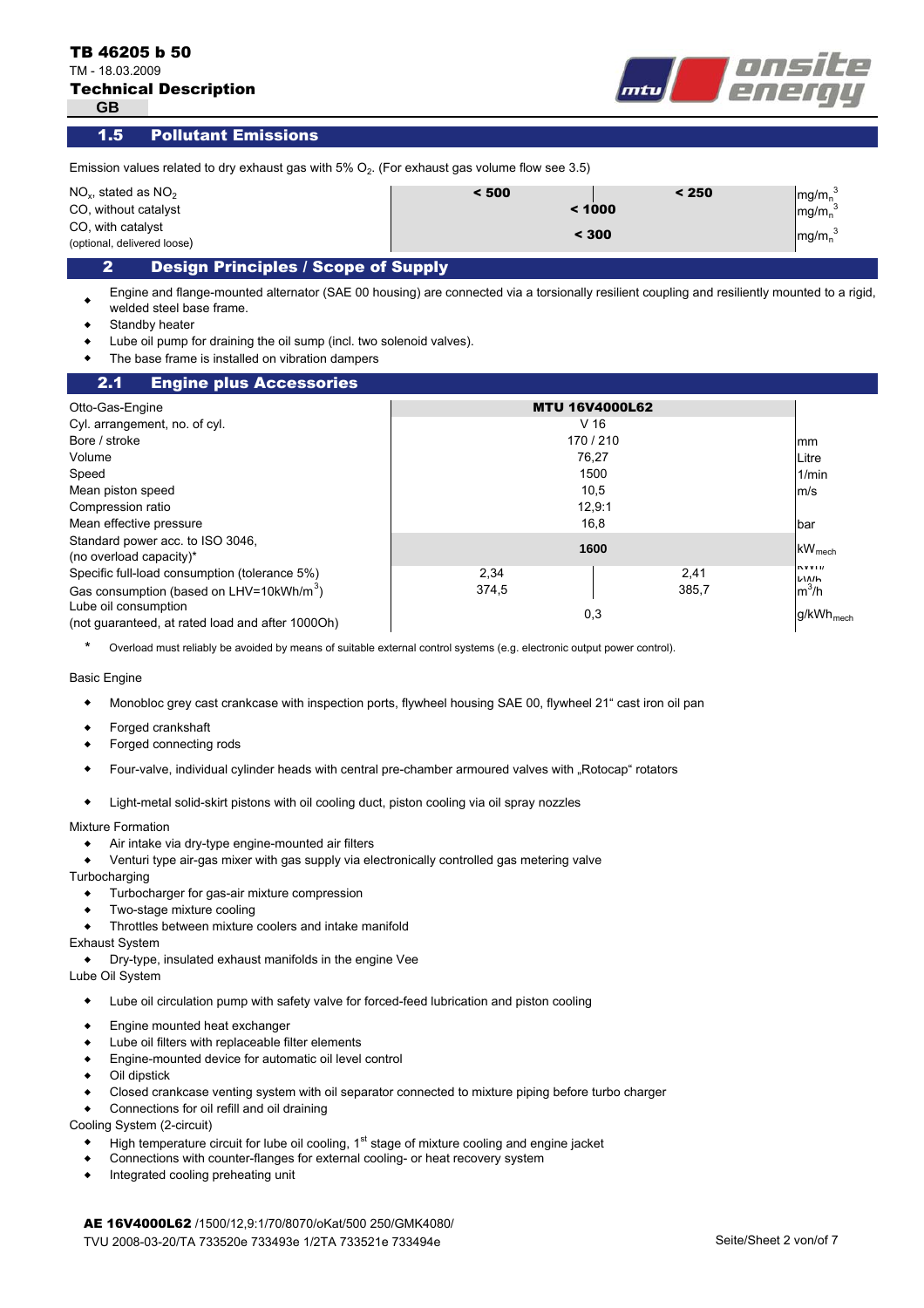# Technical Description TB 46205 b 50 TM - 18.03.2009 **GB**



# Starting System

Electric starter (2x 9 kW, 24 VDC)

Ignition System

- $\bullet$ Microprocessor-controlled high-voltage spark-ignition system with low voltage distribution, no moving parts, no wear
- $\bullet$ Automatic control for ignition energy adjustment
- $\bullet$ Variable timing control
- $\bullet$ Timing sensors at camshaft and crankshaft
- $\bullet$ One ignition coil per cylinder
- $\ddot{\bullet}$ Industrial spark plugs

#### 2.2 Generator

Self-regulating, brushless revolving-field synchronous generator with built-in exciter, voltage and cos « regulator, designed to VDE 0530, radio interference class N, low-harmonic design.

| Generatorspannung                         | 400        | 415 | 6300         | 10500      | 11000      | I٧         |
|-------------------------------------------|------------|-----|--------------|------------|------------|------------|
| Rating (F)                                | 1935       |     | 2148         | 2168       | 1920       | <b>kVA</b> |
| Insulation class                          | н          |     | F            |            |            |            |
| Temperature-rise rating                   |            |     | B            | B          | B          |            |
| $Cos \varphi*$                            | $1,0 -0.8$ |     | $1,0 -0.9$   | $1,0 -0.9$ | $1,0 -0.8$ |            |
| Frequency                                 |            |     | 50           |            |            | <b>Hz</b>  |
| Speed                                     |            |     | 1500         |            |            | 1/min      |
| Efficiency (100% load) at cos $\varphi$ 1 | 97,6       |     | 96,8         | 96,6       | 97,1       | $\%$       |
| Stator connection                         |            |     | Star         |            |            |            |
| Max. ambient temperature.                 |            |     | 40           |            |            | °С         |
| Type of protection                        |            |     | <b>IP 23</b> |            |            |            |

\*) Cos-phi must be over the whole power range in the defined range. Only inductive reactive power admissible (over-erected).

In case of nominal mains voltage variations by  $\pm 2\%$ , an automatic voltage adjustment must be used.

# 2.3 Heat Exchanger System

heat recovery system (to extract heat from cooling water circuit and 2<sup>nd</sup> stage LT of mixture cooler)

### Engine cooling circuit (HT)

- $\bullet$ Plate heat exchanger engine cooling-/heating water
- $\bullet$ Cooling water pump
- $\bullet$ Thermostat controlled mixture valve
- $\bullet$ Expansion vessel
- $\bullet$ Pressure and level monitoring cooling water
- $\bullet$ Overpressure valve

Mixture cooling water circuit (2<sup>nd</sup> stage, LT)

- $\bullet$ Pump for 2<sup>nd</sup> stage mixture cooler
- $\bullet$ Control valve
- $\bullet$ Expansion vessel (max. water volume note) with pressure and level monitoring
- $\bullet$ max. Δp for recooler and pipes notes
- $\bullet$ Overpressure valve

Values for cooling / heating water are based on water without antifrost and corrosions additives.

Admissible antifrost and corrosions additives see operating media. Values in brackets [ ]\* refer to 35% Glycol.

### **Engine Cooling** (engine block with lube oil and 1<sup>st</sup> stage HT mixture cooling)

| <b>Engine Cooling</b> (engine block with lube oil and 1 <sup>th</sup> stage HT mixture cooling)                                                                                  |           |                      |                    |                                   |                                                           |  |
|----------------------------------------------------------------------------------------------------------------------------------------------------------------------------------|-----------|----------------------|--------------------|-----------------------------------|-----------------------------------------------------------|--|
| Thermal output (8% tolerance)<br>Cooling water temperature, in- / outlet<br>Cooling water volume flow<br>Pressure loss<br>System pressure permitted max.<br>Standby heater, min. | 61<br>2,0 | 829<br>[66]<br>[2,3] | 78/90<br>6,0<br>40 | 872<br>65<br>[70]<br>2,0<br>[2,3] | kW<br>$^{\circ}C$<br>$m^3/h$<br>bar<br>bar<br>$^{\circ}C$ |  |
| <b>Mixture Cooling</b> $(2^{nd}$ stage LT)                                                                                                                                       |           |                      |                    |                                   |                                                           |  |
| Data see 3.3                                                                                                                                                                     |           |                      |                    |                                   |                                                           |  |
| <b>Plate Heat Exchanger</b>                                                                                                                                                      |           |                      |                    |                                   |                                                           |  |
| Thermal output (8% tolerance)<br>Cooling water temperature, in- / outlet<br>Heating water temperature, in- / outlet<br>AE 16V4000L62 /1500/12.9:1/70/8070/oKat/500 250/GMK4080/  |           | 829                  | 90/78<br>70/80     | 872                               | kW<br>$^{\circ}C$<br>$^{\circ}C$                          |  |
| TVU 2008-03-20/TA 733520e 733493e 1/2TA 733521e 733494e                                                                                                                          |           |                      |                    |                                   | Seite/Sheet 3 von/of 7                                    |  |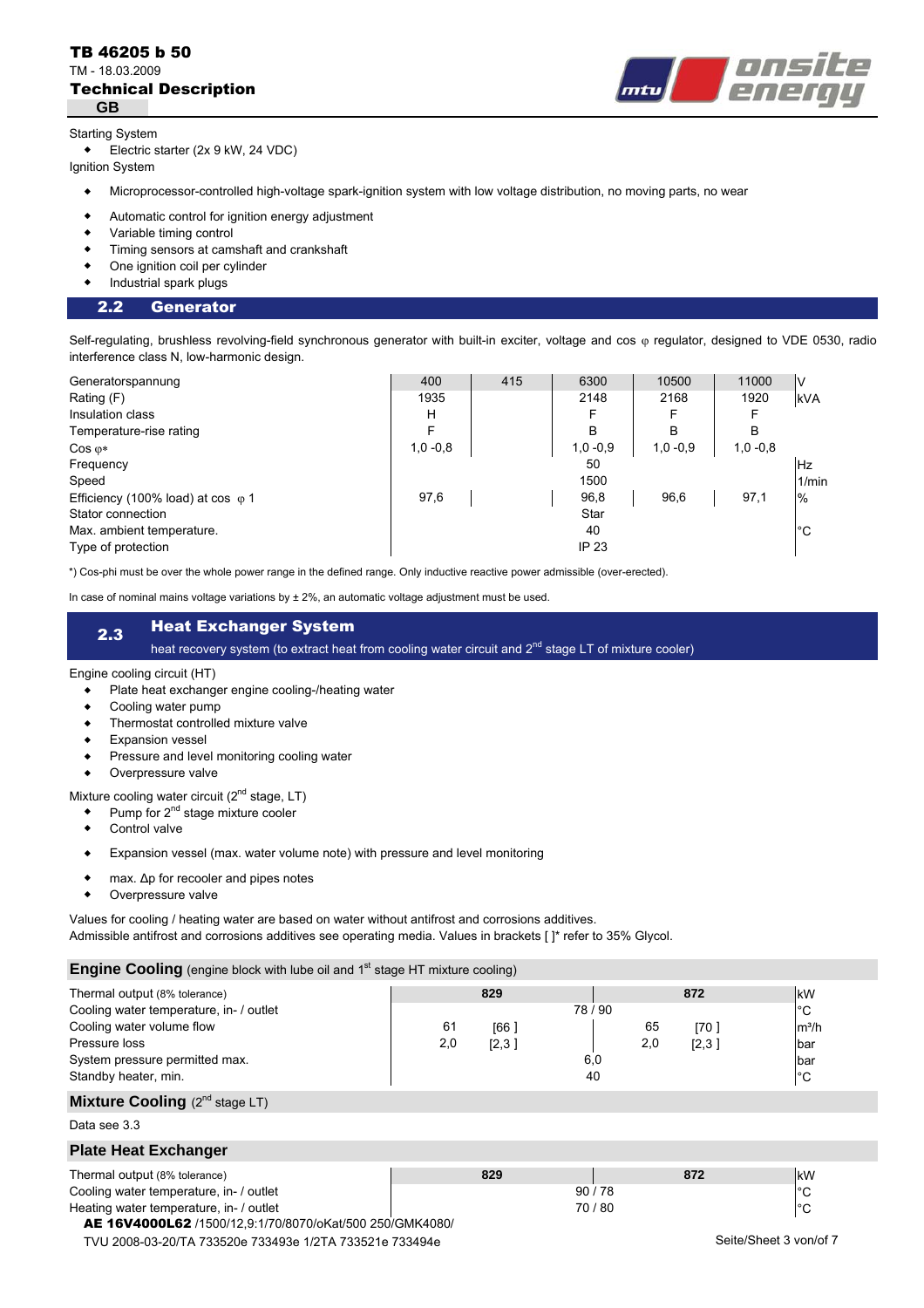

# 2.4 Gas Supply

Gas regulation lines delivered loose, components approved per Directive for Gas Components 90/356/EWG

# **Gas Regulation Line**

- $\bullet$ Gas filter
- $\bullet$ two solenoid valves (or double solenoid valve)
- $\bullet$ Low pressure regulator
- $\bullet$ valve leakage monitor
- $\bullet$ flexible stainless steel hose

### 2.5 Engine Management (MIS)

#### **General**

- $\bullet$ Control cabinet is mounted directly to the genset
- $\bullet$ Connection to control cabinet (e.g. MMC-4000) with CanOpen and discrete signals (digital and analog) via a multipolar engine cable (max. 25 m). There is an assignment diagram for the engine cable and a signal list specifically for the CanOpen interface.

The engine is controlled by discrete signals. The engine management requests various auxiliary drives (e.g. pumps, gas valves, etc.) and expects corresponding feedback within certain timeframes. The CanOpen interface serves solely for the exchange of information. No specifications can be issued via the interface (read only!).

 $\bullet$ Internal bus communication via CAN.

#### **ECU7**

 $\bullet$ 

- $\bullet$ Speed governing
- $\bullet$ Air / Fuel ratio control via engine characteristic map
- $\bullet$ Engine start / stop sequence
- $\bullet$ Emergency stop sequence
- $\blacktriangle$ Engine monitoring (temperatures, pressures, speed, etc.)

#### **EMU7**

 $\bullet$ Single exhaust temperature monitoring (cylinderhead)

#### **SAM**

- $\blacklozenge$ Providing CANopen interface
- $\bullet$ Lube oil make up
- $\bullet$ Monitoring of minimum load

### **Ignition**

- $\bullet$ Electronic ignition system
- $\bullet$ Ignition time setting
- $\bullet$ Speed monitoring

#### **Knocking monitoring AKR**

- $\bullet$ Acoustic knocking monitoring system
- $\bullet$ Individual ignition timing adjustment per cylinder

#### Technical Data Design / Operation 3

#### 3.1 Operating Media

The binding specifications for cooling water, fuel, lube oil, exhaust condensate and heating water are stipulated in the relevant MTU operating media regulations.

| 3.2 Filling Quantities                             |     |              |
|----------------------------------------------------|-----|--------------|
| Lube oil – quantity (first filling)                | 285 | Liter        |
| Lube oil – quantity (consecutive oil changes)      | 250 | <b>Liter</b> |
| Engine cooling water, HT (engine and heat recovery | 330 | <b>Liter</b> |
| Heating water                                      | 40  | <b>Liter</b> |
| Mixture cooling water, LT                          | 32  | Liter        |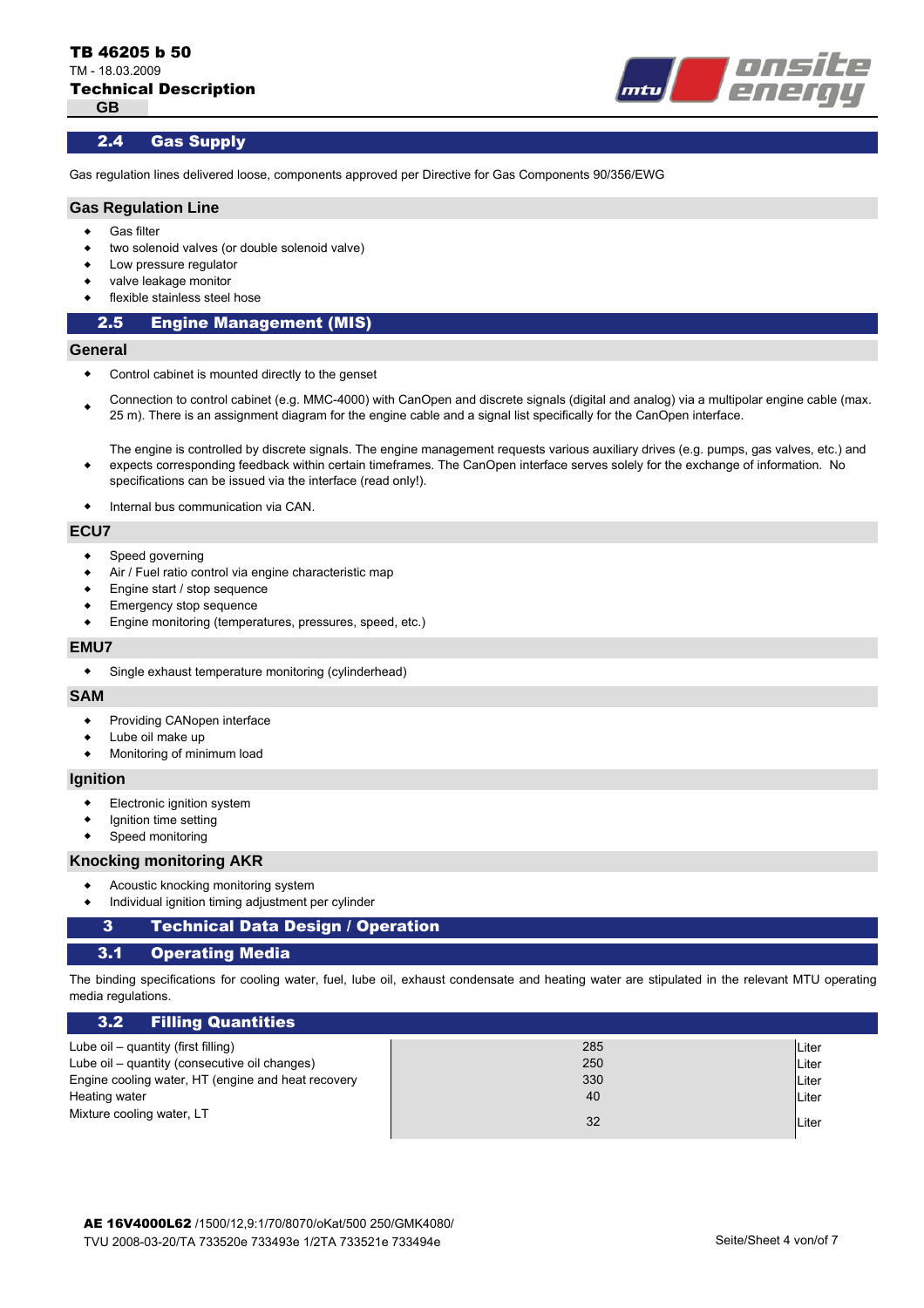#### TB 46205 b 50

TM - 18.03.2009

| <b>Technical Description</b> |  |  |  |
|------------------------------|--|--|--|
|------------------------------|--|--|--|

**GB**



| 3.3                                          | <b>Heat Generation</b>                                                                                                                                                       |           |       |              |
|----------------------------------------------|------------------------------------------------------------------------------------------------------------------------------------------------------------------------------|-----------|-------|--------------|
| min / max                                    | Heating water return temperature upstream of genset,                                                                                                                         | 60/70     |       | $^{\circ}C$  |
|                                              | Heating water volume flow, standard                                                                                                                                          | 75        | 79    | $m^3/h$      |
|                                              | Max. permissible working pressure<br>(cooling water heat exchanger)<br>Pressure loss at standard flow rate                                                                   | 16<br>0,5 |       | bar<br>bar   |
|                                              | (between the connecting flanges)                                                                                                                                             |           |       |              |
|                                              | Mixture Cooling (2 <sup>nd</sup> stage LT)                                                                                                                                   |           |       |              |
|                                              | Thermal output (8% tolerance)                                                                                                                                                | 111       | 118   | kW           |
| (8% tolerance)                               | Mixture cooling water volume flow                                                                                                                                            | 26        | 26    | $m^3/h$      |
|                                              | Inlet temperature mixture cooling water max.                                                                                                                                 | 40        |       | $^{\circ}C$  |
| system                                       | Max. permissible pressure loss outside the heat recovery                                                                                                                     | 0,5       |       | bar          |
|                                              | System pressure permitted max.                                                                                                                                               | 6,0       |       | bar          |
|                                              | Information for dimensioning of expansion                                                                                                                                    | 300       |       | Liter        |
|                                              | vessel for max. water siphon<br>Note information pressure control valve.                                                                                                     |           |       |              |
| 3.4                                          | <b>Combustion Air / Ventilation</b>                                                                                                                                          |           |       |              |
| Engine room ventilation                      | Heat radiated from the genset<br>(engine and generator without adjoining pipes)                                                                                              | 101       | 103   | kW           |
| valid at the installation site)              | Minimum intake air volume flow for engine room cooling.<br>(The engine room ventilation has to be calculated and<br>adjusted according to the requirements for gaseous fuels | 22705     | 23324 | $m^3/h$      |
| Ventilation air volume flow                  |                                                                                                                                                                              | 15871     | 16184 | $m^3/h$      |
| Combustion air volume flow                   |                                                                                                                                                                              | 6269      | 6550  | $m_n^3/h$    |
|                                              | Intake air temperature min. / max.<br>(for other temperatures the limit                                                                                                      | 15        |       | $^{\circ}C$  |
|                                              | values must be adapted after consultation)                                                                                                                                   |           |       |              |
|                                              | Temperature difference intake / ventilation max.                                                                                                                             | < 20      |       | κ            |
|                                              | max. permissible intake negative pressure at inlet air filter                                                                                                                | 3         |       | mbar         |
| 3.5                                          | <b>Exhaust Gas</b> (Exhaust gas heat exchanger not included in scope of supply, optional)                                                                                    |           |       |              |
|                                              | Thermal output by 120°C (8% tolerance)                                                                                                                                       | 871       | 902   | kW           |
| Exhaust temperature<br>(turbocharger outlet) |                                                                                                                                                                              | 453       | 450   | $^{\circ}$ C |
| Exhaust gas mass flow, dry                   |                                                                                                                                                                              | 7826      | 8182  | kg/h         |
|                                              | Exhaust gas mass flow, moist                                                                                                                                                 | 8412      | 8785  | kg/h         |
| (0 °C, 1013 mbar)                            | Exhaust gas volume flow, dry                                                                                                                                                 | 5916      | 6188  | $m_n^3/h$    |
| (0 °C, 1013 mbar)                            | Exhaust gas volume flow, moist                                                                                                                                               | 6603      | 6896  | $m_n^3/h$    |
| min. / max.                                  | Permissible back-pressure downstream of engine                                                                                                                               | 30/50     |       | mbar         |

In multi-genset systems, separate exhaust piping for each genset is recommended.

If a common exhaust header system is installed, exhaust flow back into any non-operationing gensets must be avoided by use of a 100% gastight exhaust shut-off flap.

In the range of partial load the exhaustive temperature rises up to 550°C. In case of use of catalyzers, due to the exothermic reaction the exhaustive temperature may increase up to 600°C.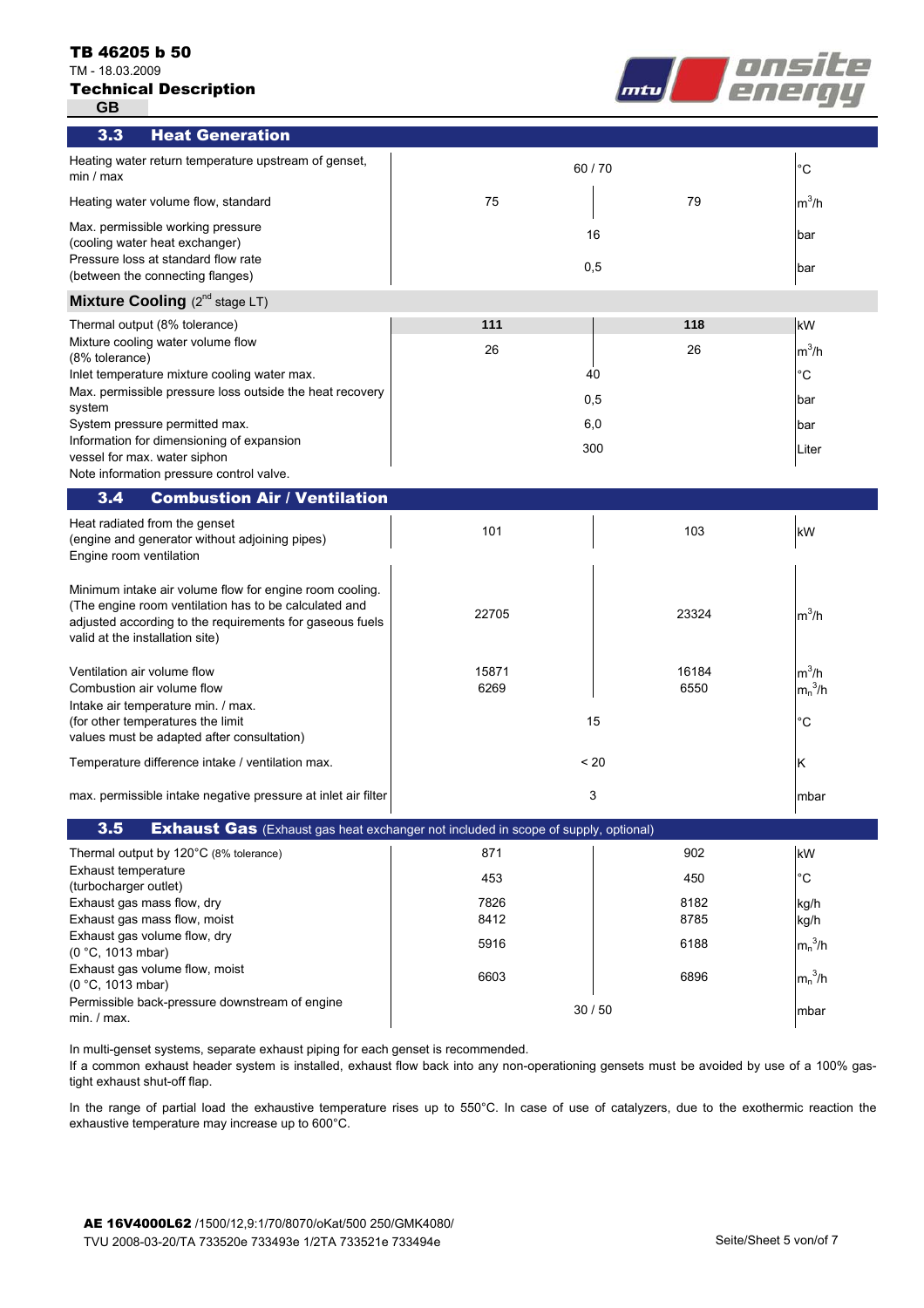# TM - 18.03.2009

Technical Description

**GB**



# 3.6 Sound Levels

Engine surface noise emitted by the genset

(distance 1 m, free field measurement, Tolerance +5 dB for single 1/3-octave band, +2 db(A) for total A-weighted level)

| Frequency (Hz)                    |        |       | Sound pressure levels (dB) |       |
|-----------------------------------|--------|-------|----------------------------|-------|
| 12,5                              |        |       |                            |       |
| 16                                |        |       |                            |       |
| 20                                |        |       |                            |       |
| 25                                | 68,3   |       | 68,1                       |       |
| 31,5                              | 68,8   |       | 68,6                       |       |
| 40                                | 72,1   |       | 72,4                       |       |
| 50                                | 66,8   |       | 67,2                       |       |
| 63                                | 73,6   |       | 74,1                       |       |
| 80                                | 74,1   |       | 74,5                       |       |
| 100                               | 84,0   |       | 83,7                       |       |
| 125                               | 80,6   |       | 80,4                       |       |
| 160                               | 81,3   |       | 81,3                       |       |
| 200                               | 81,6   |       | 81,5                       |       |
| 250                               | 81,8   |       | 81,9                       |       |
| 315                               | 85,0   |       | 84,2                       |       |
| 400                               | 91,5   |       | 91,7                       |       |
| 500                               | 85,8   |       | 85,7                       |       |
| 630                               | 84,8   |       | 85,0                       |       |
| 800                               | 84,6   |       | 84,7                       |       |
| 1000                              | 83,5   |       | 83,4                       |       |
| 1250                              | 82,3   |       | 82,2                       |       |
| 1600                              | 81,0   |       | 80,6                       |       |
| 2000                              | 81,4   |       | 81,1                       |       |
| 2500                              | 82,2   |       | 82,0                       |       |
| 3150                              | 82,0   |       | 82,0                       |       |
| 4000                              | 82,8   |       | 82,8                       |       |
| 5000                              | 84,3   |       | 83,9                       |       |
| 6300                              | 94,8   |       | 96,3                       |       |
| 8000                              | 85,6   |       | 88,3                       |       |
| 10k                               | 82,5   |       | 82,7                       |       |
|                                   | Lin dB | dB(A) | Lin dB                     | dB(A) |
| Sum of sound pressure levels (dB) | 99,3   | 98    | 100,1                      | 98,9  |
| Sound power levels dB (A)         |        | 117,4 |                            | 118,3 |

undampened Exhaust noise

(distance of 1 m from outlet, Tolerance +5 dB for single 1/3-octave band, +3 db(A) for total A-weighted level)

| Frequency (Hz)                    |        |       | Sound pressure levels (dB) |       |  |
|-----------------------------------|--------|-------|----------------------------|-------|--|
| 12,5                              |        |       |                            |       |  |
| 16                                |        |       |                            |       |  |
| 20                                |        |       |                            |       |  |
| 25                                | 90,8   |       | 90,0                       |       |  |
| 31,5                              | 85,9   |       | 86,4                       |       |  |
| 40                                | 98,3   |       | 98,7                       |       |  |
| 50                                | 89,7   |       | 91,1                       |       |  |
| 63                                | 107,2  |       | 107,1                      |       |  |
| 80                                | 116,4  |       | 116,4                      |       |  |
| 100                               | 117,2  |       | 117,6                      |       |  |
| 125                               | 110,5  |       | 110,5                      |       |  |
| 160                               | 107,1  |       | 107,3                      |       |  |
| 200                               | 105,2  |       | 105,6                      |       |  |
| 250                               | 103,6  |       | 104,1                      |       |  |
| 315                               | 102,2  |       | 102,6                      |       |  |
| 400                               | 100,7  |       | 100,7                      |       |  |
| 500                               | 96,9   |       | 97,7                       |       |  |
| 630                               | 94,7   |       | 95,5                       |       |  |
| 800                               | 93,0   |       | 94,3                       |       |  |
| 1000                              | 92,5   |       | 94,0                       |       |  |
| 1250                              | 91,9   |       | 93,2                       |       |  |
| 1600                              | 91,2   |       | 91,9                       |       |  |
| 2000                              | 91,3   |       | 91,7                       |       |  |
| 2500                              | 91,5   |       | 92,1                       |       |  |
| 3150                              | 89,2   |       | 89,9                       |       |  |
| 4000                              | 87,9   |       | 90,4                       |       |  |
| 5000                              | 79,7   |       | 81,5                       |       |  |
| 6300                              | 75,1   |       | 75,4                       |       |  |
| 8000                              | 67,9   |       | 66,3                       |       |  |
| 10k                               | 62,9   |       | 61,3                       |       |  |
|                                   | Lin dB | dB(A) | Lin dB                     | dB(A) |  |
| Sum of sound pressure levels (dB) | 121,1  | 106,5 | 121,3                      | 107   |  |
| Sound power levels dB (A)         |        | 118,7 |                            | 119,2 |  |